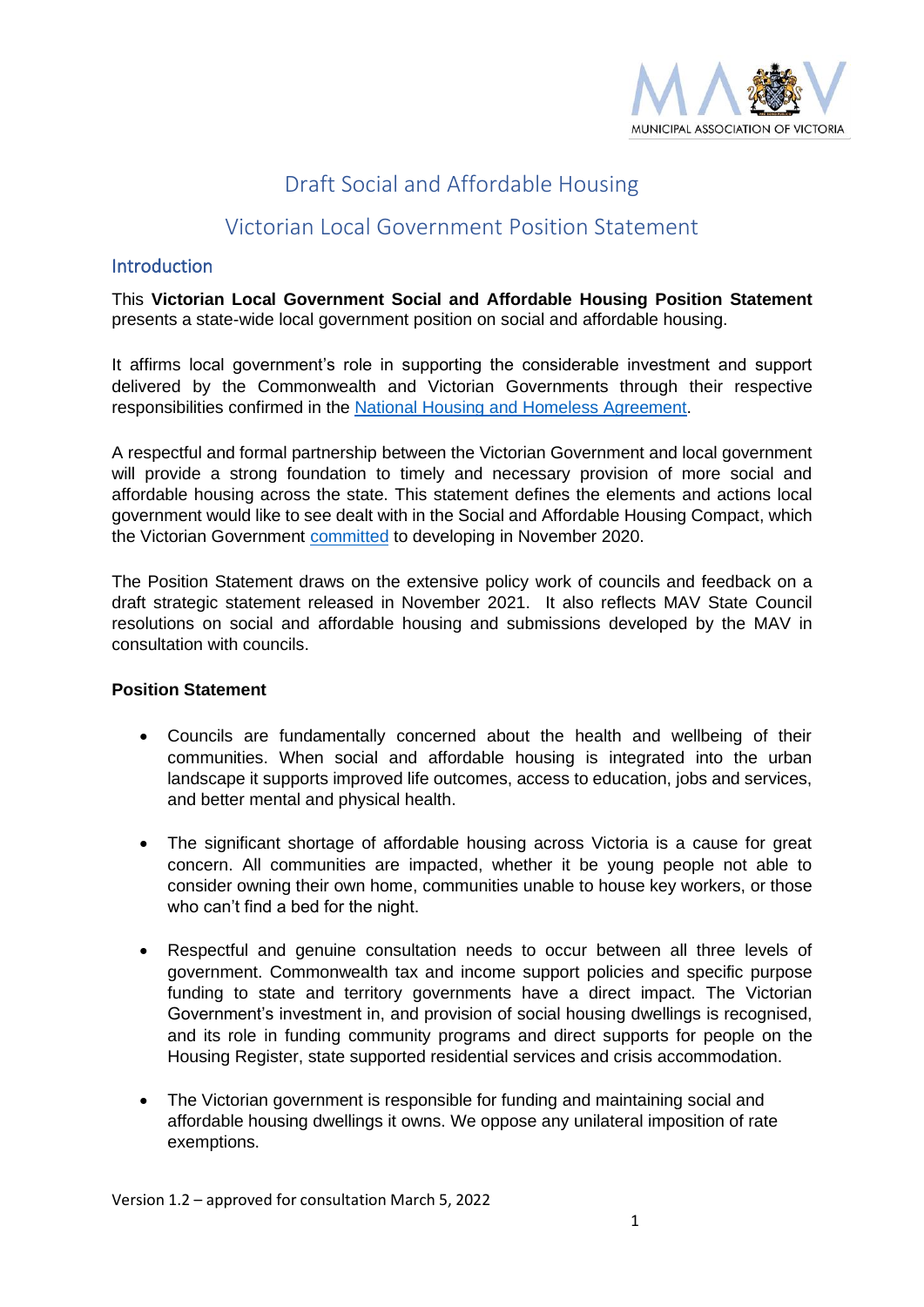

- Any proposed changes to legislation regarding councils bearing the costs of social housing dwellings, including rate exemptions, must be developed collaboratively with the local government sector and without retrospective application
- Councils support implementation of planning mechanisms, including inclusionary zoning, that enable councils to seek mandatory affordable housing contributions from developers in a form directed by council of either land, dwellings, or cash contributions
- Councils are essential partners in the creation and ongoing sustainability of social and affordable housing. Council's role must be acknowledged, and councils must be properly resourced to fulfill necessary planning, support and community development functions they need to play to support their communities.
- Homelessness, including rough sleeping and primary homelessness is a growing issue in local communities. Councils seek a genuine partnership with the Victorian government and the community sector to understand and address causes of homelessness and insecure housing, support collective approaches to rough sleeping and develop and deliver early intervention and prevention programs.
- A broad, whole of government housing strategy is urgently needed to deliver housing across the spectrum of need. A Victorian housing strategy needs to address:
	- $\circ$  How state government agencies will coordinate to address housing shortages of crisis, affordable, key worker, and supported and unsupported social housing
	- $\circ$  Delivery of early intervention and prevention initiatives and services that support tenant sustainment
	- o Formalised partnership arrangements between state and local government, underpinned by an agreement (Compact) which includes a mechanism to engage across the range of state agencies that influence social and affordable housing policy
	- o How local housing needs will be addressed, including how funds levied locally will provide continuing community benefit
	- $\circ$  How councils can shape local targets for both housing and support provision
	- $\circ$  Inclusion of local government in governance structures that underpin the strategy's implementation
	- $\circ$  A state-wide public awareness and community education campaign, matched with municipal engagement is needed urgently to encourage communities to be actively involved the planning and delivery of social and affordable housing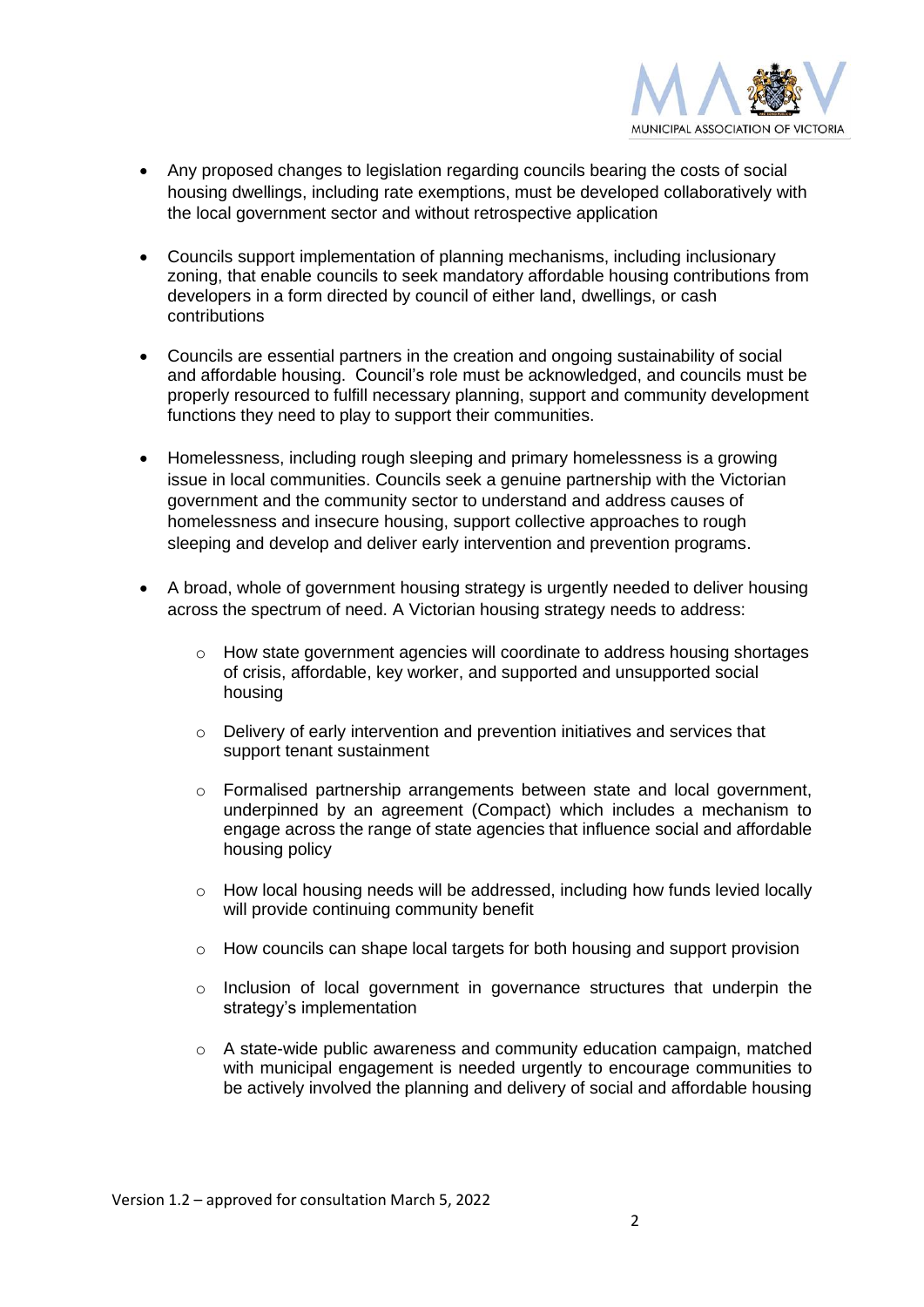

## New partnership approach for new investments

Councils have welcomed and are actively involved in the delivery of the Big Housing Build. They also recognise that diverse and sustainable funding streams are needed to ensure continued growth in social and affordable housing. This is best progressed through formalised mechanisms with local government.

Social and affordable housing design and location must conform with local planning policy and be informed by local community input. Council social and affordable housing strategies or policies, where they exist, must be taken into consideration when a project is being considered

The development of a Social and Affordable Housing Compact with the Victorian Government provides an opportunity to address long standing planning and program issues including:

- Alignment of planning frameworks to ensure that the 10 Year Social and Affordable Housing Strategy and local planning policies complement each other and support best outcomes
- Local government and MAV participation on inter-departmental working groups to maximise local insights to inform necessary state responses
- Coordination of the broad range of services, supports and infrastructure for people who live in social and affordable housing, including flexibility for local arrangements for rate exemptions for social housing provided by Homes Victoria and community housing associations
- Shared planning around building renewal and development of state owned and managed public housing to ensure they conform to local planning schemes and are fully integrated into the urban landscape, including environmentally sustainable design
- Development of a shared social and affordable housing data and monitoring system that provides transparency and a basis for joint planning
- Trialling of different models of social and affordable housing provision including build to rent, shared equity schemes, and housing first and foyer models.